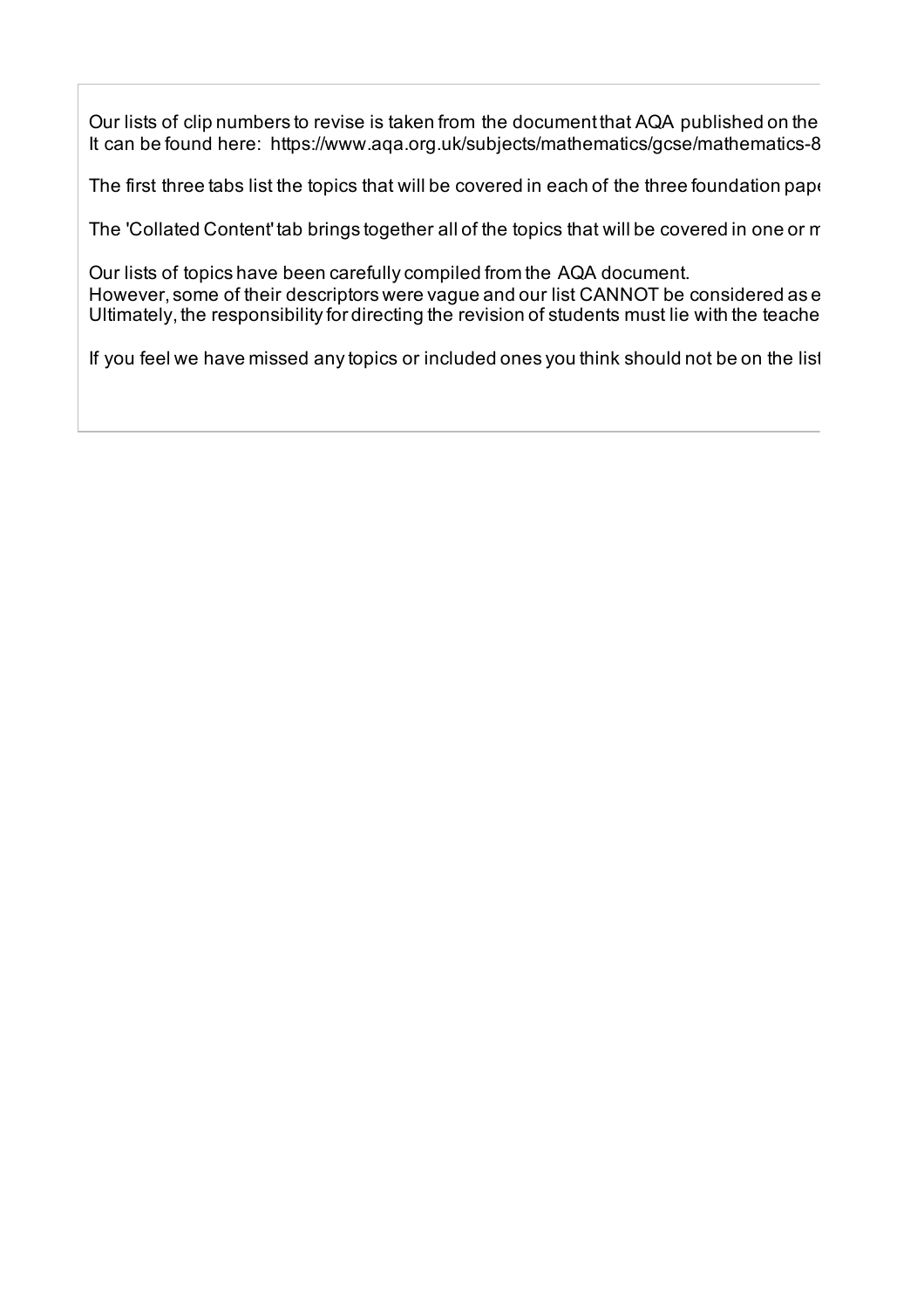7th Feb 2022. -8300/changes-for-2022

The first terms.

'ore of the three foundation papers.

xhaustive - it is for guidance only.  $\cdot$ rs/lecturers of the school/college.

t, please contact us at info@mathswatch.com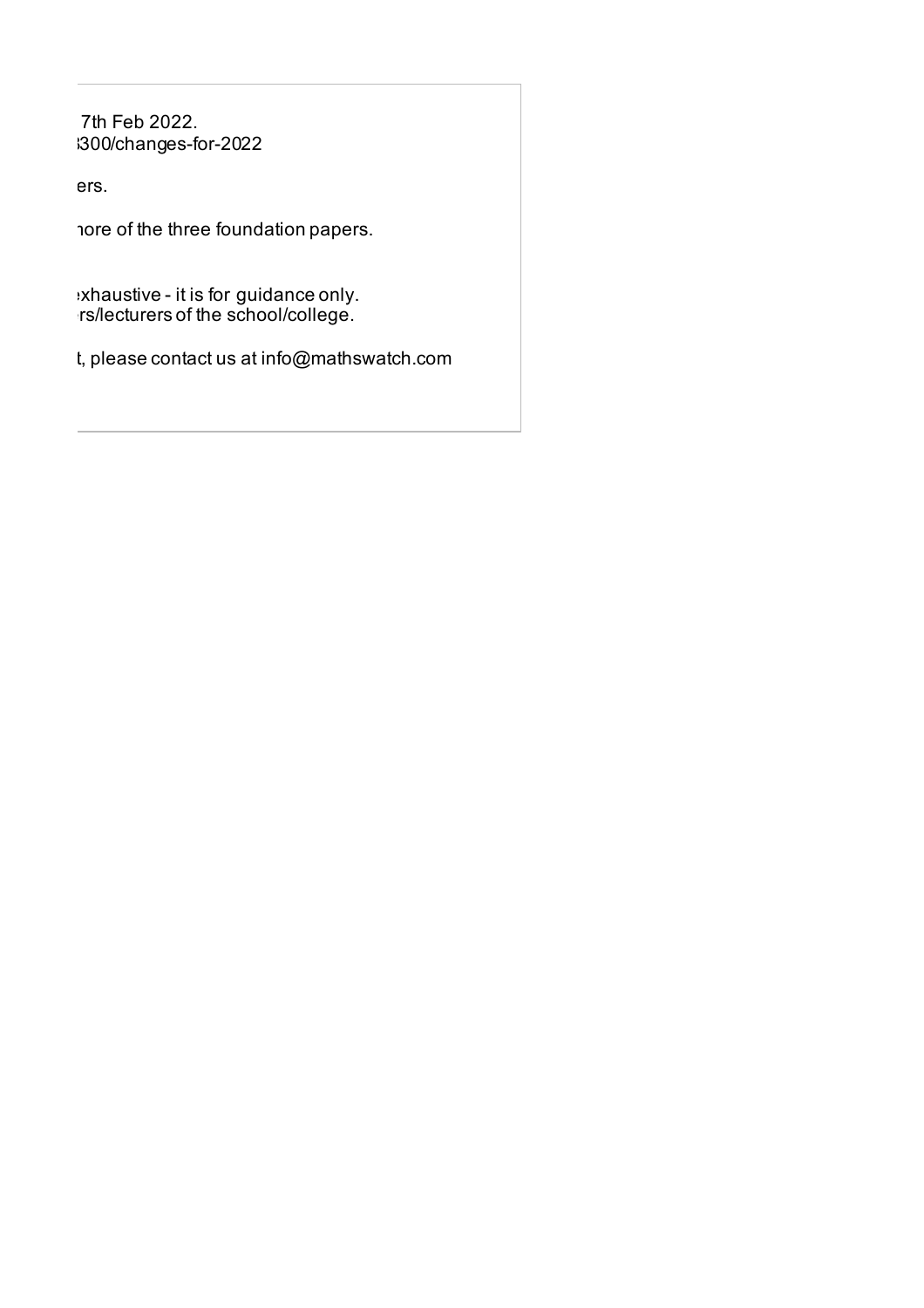# **8300/1F June 2022**

| <b>CLIP</b>  | <b>TITLE</b>                              | <b>TOPIC</b>  | <b>GRADE</b>            |
|--------------|-------------------------------------------|---------------|-------------------------|
| 5            | <b>Simple Mathematical Notation</b>       | <b>Number</b> | 1                       |
| 17           | <b>Adding Integers and Decimals</b>       | <b>Number</b> | $\overline{\mathbf{2}}$ |
| 18           | <b>Subtracting Integers and Decimals</b>  | <b>Number</b> | $\overline{\mathbf{2}}$ |
| 19           | <b>Multiplying Integers</b>               | <b>Number</b> | $\overline{\mathbf{2}}$ |
| 20           | <b>Dividing Integers</b>                  | <b>Number</b> | $\overline{\mathbf{2}}$ |
| 23           | <b>Negatives in Real Life</b>             | <b>Number</b> | $\overline{\mathbf{2}}$ |
| 29           | Introduction to Powers/Indices            | <b>Number</b> | $\overline{\mathbf{2}}$ |
| 71           | <b>Adding and Subtracting Fractions</b>   | <b>Number</b> | $\overline{\mathbf{3}}$ |
| 72           | Finding a Fraction of an Amount           | <b>Number</b> | $\overline{\mathbf{3}}$ |
| 73           | <b>Multiplying Fractions</b>              | <b>Number</b> | $\overline{\mathbf{3}}$ |
| 74           | <b>Dividing Fractions</b>                 | <b>Number</b> | $\overline{\mathbf{3}}$ |
| 75           | <b>BODMAS/BIDMAS</b>                      | <b>Number</b> | $\overline{\mathbf{3}}$ |
| 82           | <b>Working with Indices</b>               | <b>Number</b> | $\overline{\mathbf{3}}$ |
| 83           | <b>Standard Form</b>                      | <b>Number</b> | $\overline{\mathbf{3}}$ |
| 87           | Percentage of an Amount (Non-Calc.)       | <b>Number</b> | $\overline{\mathbf{3}}$ |
| 91           | <b>Estimating Answers</b>                 | <b>Number</b> | $\overline{\mathbf{3}}$ |
| 37           | Generating a Sequence - Term to Term      | Algebra       | $\overline{2}$          |
| 96           | <b>Straight Line Graphs</b>               | Algebra       | $\overline{\mathbf{3}}$ |
| 100          | <b>Solving Equations using Flowcharts</b> | Algebra       | $\overline{\mathbf{3}}$ |
| 102          | Generating a Sequence from the nth Term   | Algebra       | $\overline{\mathbf{3}}$ |
| 135a or 135b | <b>Solving Equations</b>                  | Algebra       | 4                       |
| 137          | <b>Forming Formulae and Equations</b>     | Algebra       | 4                       |
| 140          | <b>Simultaneous Equations Graphically</b> | Algebra       | $\overline{\mathbf{4}}$ |
| 38           | <b>Introduction to Ratio</b>              | Ratio         | $\overline{2}$          |
| 40           | <b>Introduction to Percentages</b>        | Ratio         | $\overline{2}$          |
| 41           | <b>Value for Money</b>                    | Ratio         | $\overline{2}$          |
| 106          | <b>Sharing using Ratio</b>                | Ratio         | $\overline{\mathbf{3}}$ |
| 107          | Ratios, Fractions and Graphs              | Ratio         | 3                       |
| 142          | <b>Compound Units</b>                     | Ratio         | 4                       |
| 9            | <b>Simple Geometric Definitions</b>       | Geometry      | 1                       |
| 50           | <b>Translations</b>                       | Geometry      | $\overline{\mathbf{2}}$ |
| 52           | <b>Perimeters</b>                         | Geometry      | $\overline{2}$          |
| 116          | <b>Circle Definitions</b>                 | Geometry      | 3                       |
| 121          | Angles in a Triangle                      | Geometry      | $\overline{\mathbf{3}}$ |
| 146          | Loci                                      | Geometry      | 4                       |
| 167          | Sectors of a Circle                       | Geometry      | $5\phantom{.0}$         |
| 59           | <b>Calculating Probabilities</b>          | Probability   | $\overline{2}$          |
| 61           | <b>Two-Way Tables</b>                     | Probability   | $\overline{\mathbf{2}}$ |
| 62           | Averages and the Range                    | Probability   | $\overline{2}$          |
| 127a         | Venn Diagrams - Introduction              | Probability   | $\overline{\mathbf{3}}$ |
| 127b         | Venn Diagrams - Notation                  | Probability   | 3                       |
| 129          | <b>Scatter Diagrams</b>                   | Probability   | $\mathbf{3}$            |
| 130a         | Averages from a table - Basics            | Probability   | $\overline{\mathbf{3}}$ |

### **AQA**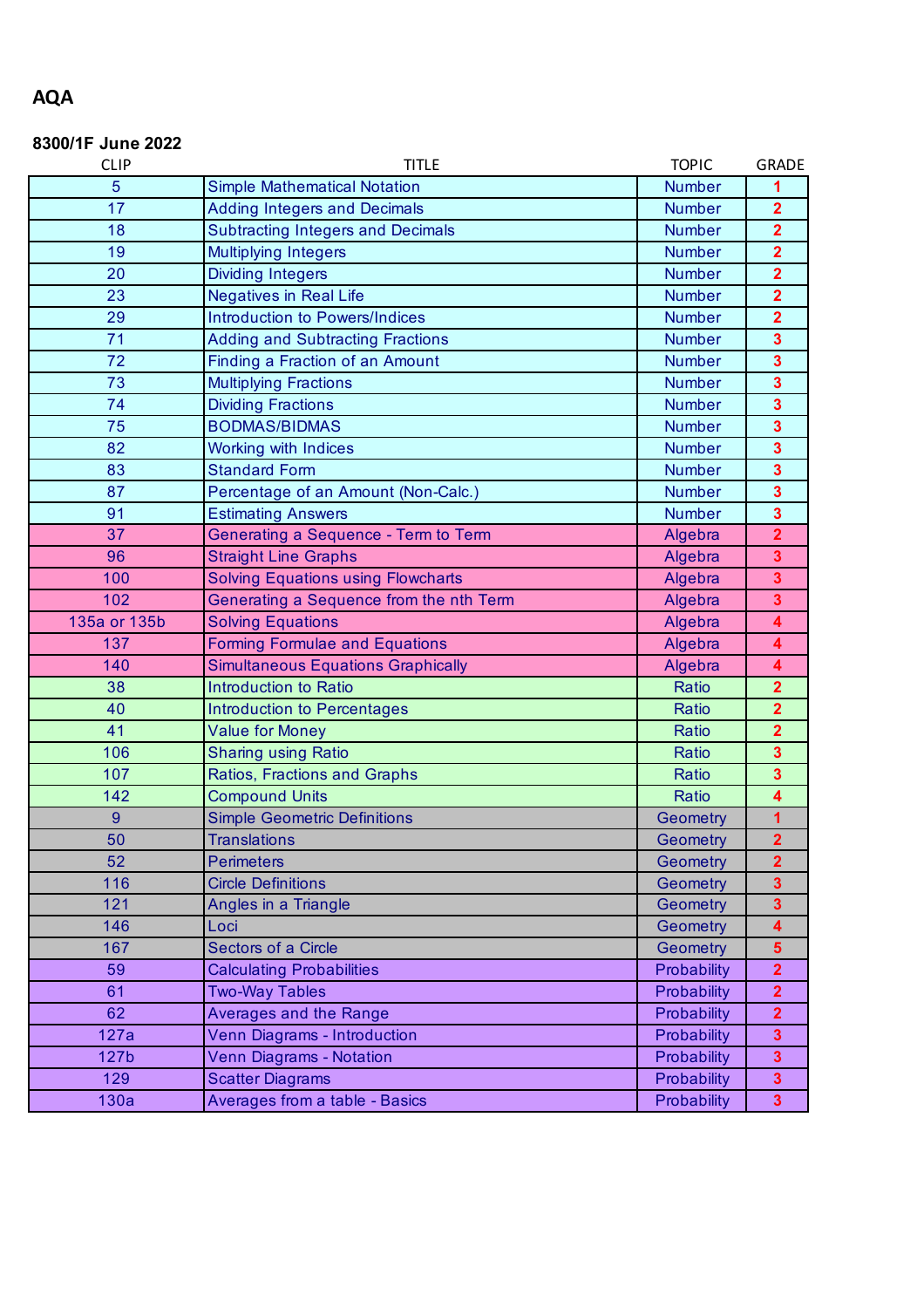#### **8300/2F June 2022**

| <b>CLIP</b>    | <b>TITLE</b>                                                       | <b>TOPIC</b>  |
|----------------|--------------------------------------------------------------------|---------------|
| 3              | <b>Ordering Decimals</b>                                           | <b>Number</b> |
| 5              | <b>Simple Mathematical Notation</b>                                | <b>Number</b> |
| 6a             | Interpreting Real-Life Tables - Time                               | <b>Number</b> |
| 28             | <b>Factors, Multiples and Primes</b>                               | <b>Number</b> |
| 32             | Rounding to Decimal places                                         | <b>Number</b> |
| 75             | <b>BODMAS/BIDMAS</b>                                               | <b>Number</b> |
| 81             | <b>Squares, Cubes and Roots</b>                                    | <b>Number</b> |
| 84             | <b>Decimals and Fractions</b>                                      | <b>Number</b> |
| $\overline{7}$ | <b>Introduction to Algebraic Conventions</b>                       | Algebra       |
| 8              | Coordinates                                                        | Algebra       |
| 33             | Simplifying - Addition and Subtraction                             | Algebra       |
| 34             | Simplifying - Multiplication                                       | Algebra       |
| 94             | <b>Simple Factorisation</b>                                        | Algebra       |
| 97             | The Gradient of a Line                                             | Algebra       |
| 133            | Midpoint of a Line on a Graph                                      | Algebra       |
| 135a or 135b   | <b>Solving Equations</b>                                           | Algebra       |
| 159a           | Finding the Equation of a Straight Line - y=mx+c                   | Algebra       |
| 159b           | Finding the Equation of a Straight Line - Gradient and Coordinates | Algebra       |
|                |                                                                    |               |
| 38             | <b>Introduction to Ratio</b>                                       | Ratio         |
| 41             | <b>Value for Money</b>                                             | Ratio         |
| 42             | Introduction to Proportion                                         | Ratio         |
| 108            | Increase/Decrease by a Percentage                                  | Ratio         |
| 109            | <b>Percentage Change</b>                                           | Ratio         |
| 9              | <b>Simple Geometric Definitions</b>                                | Geometry      |
| 53             | Area of a Rectangle                                                | Geometry      |
| 54             | Area of a Triangle                                                 | Geometry      |
| 55             | Area of a Parallelogram                                            | Geometry      |
| 56             | Area of a Trapezium                                                | Geometry      |
| 115            | <b>Volume of a Cuboid</b>                                          | Geometry      |
| 116            | <b>Circle Definitions</b>                                          | Geometry      |
| 119            | <b>Volume of a Prism</b>                                           | Geometry      |
| 150a or b      | <b>Pythagoras' Theorem</b>                                         | Geometry      |
| 59             | <b>Calculating Probabilities</b>                                   | Probability   |
| 62             | <b>Averages and the Range</b>                                      | Probability   |
| 125            | <b>Experimental Probabilities</b>                                  | Probability   |
| 128a           | Representing Data - Pie Charts                                     | Probability   |
| 151            | <b>Simple Tree Diagrams</b>                                        | Probability   |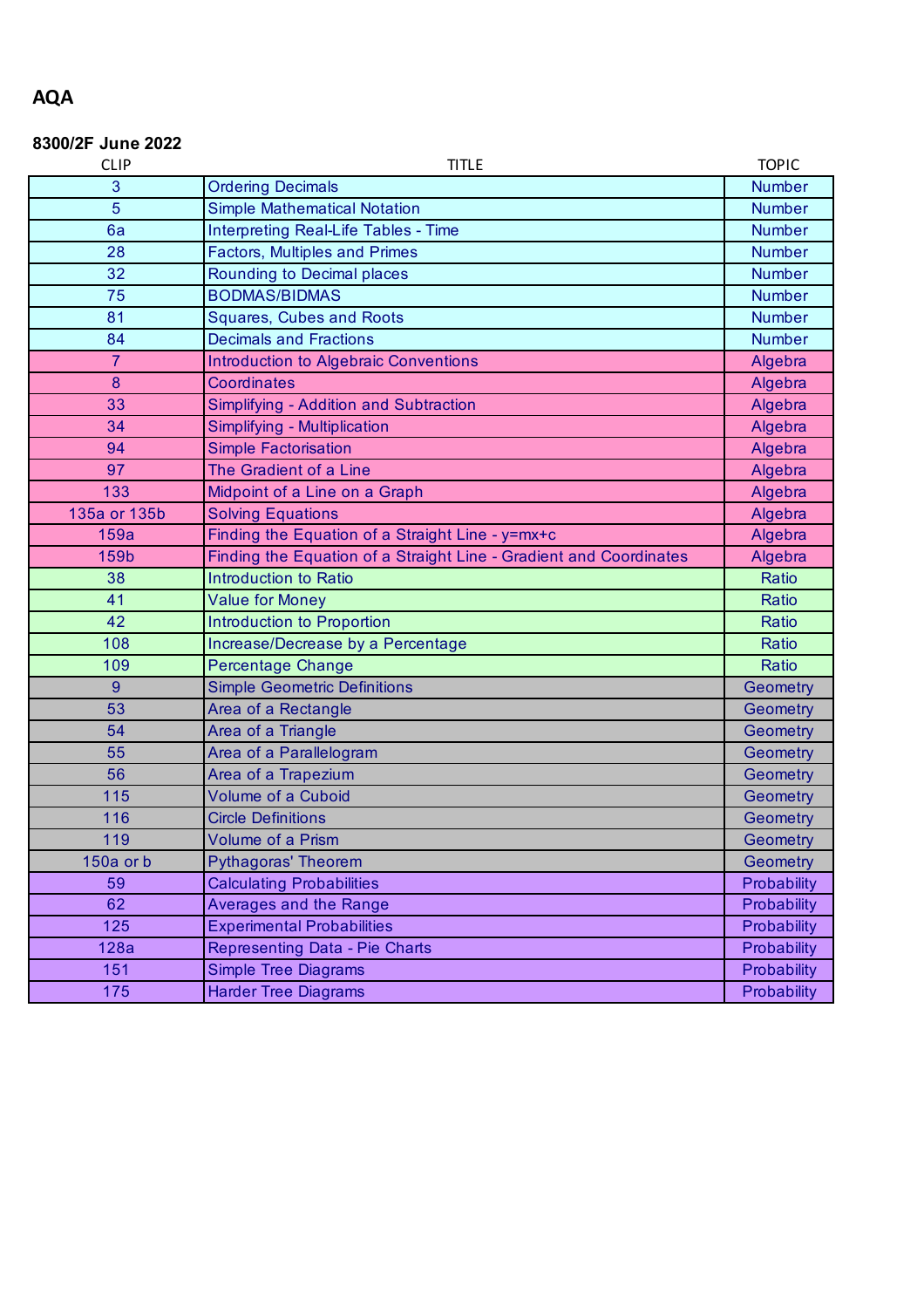| c                                                                     |  |  |  |  |
|-----------------------------------------------------------------------|--|--|--|--|
| $\frac{1}{3}$                                                         |  |  |  |  |
|                                                                       |  |  |  |  |
|                                                                       |  |  |  |  |
|                                                                       |  |  |  |  |
|                                                                       |  |  |  |  |
|                                                                       |  |  |  |  |
|                                                                       |  |  |  |  |
| $\frac{1}{2}$ $\frac{1}{2}$ $\frac{2}{3}$ $\frac{3}{3}$ $\frac{1}{3}$ |  |  |  |  |
|                                                                       |  |  |  |  |
| $\frac{1}{1}$                                                         |  |  |  |  |
|                                                                       |  |  |  |  |
|                                                                       |  |  |  |  |
|                                                                       |  |  |  |  |
|                                                                       |  |  |  |  |
|                                                                       |  |  |  |  |
|                                                                       |  |  |  |  |
|                                                                       |  |  |  |  |
|                                                                       |  |  |  |  |
|                                                                       |  |  |  |  |
|                                                                       |  |  |  |  |
|                                                                       |  |  |  |  |
|                                                                       |  |  |  |  |
|                                                                       |  |  |  |  |
| 1<br>2                                                                |  |  |  |  |
|                                                                       |  |  |  |  |
|                                                                       |  |  |  |  |
|                                                                       |  |  |  |  |
|                                                                       |  |  |  |  |
|                                                                       |  |  |  |  |
|                                                                       |  |  |  |  |
|                                                                       |  |  |  |  |
|                                                                       |  |  |  |  |
|                                                                       |  |  |  |  |
|                                                                       |  |  |  |  |
| $\frac{4}{2}$ $\frac{2}{3}$ $\frac{3}{4}$ $\frac{4}{5}$               |  |  |  |  |
|                                                                       |  |  |  |  |
|                                                                       |  |  |  |  |
|                                                                       |  |  |  |  |
|                                                                       |  |  |  |  |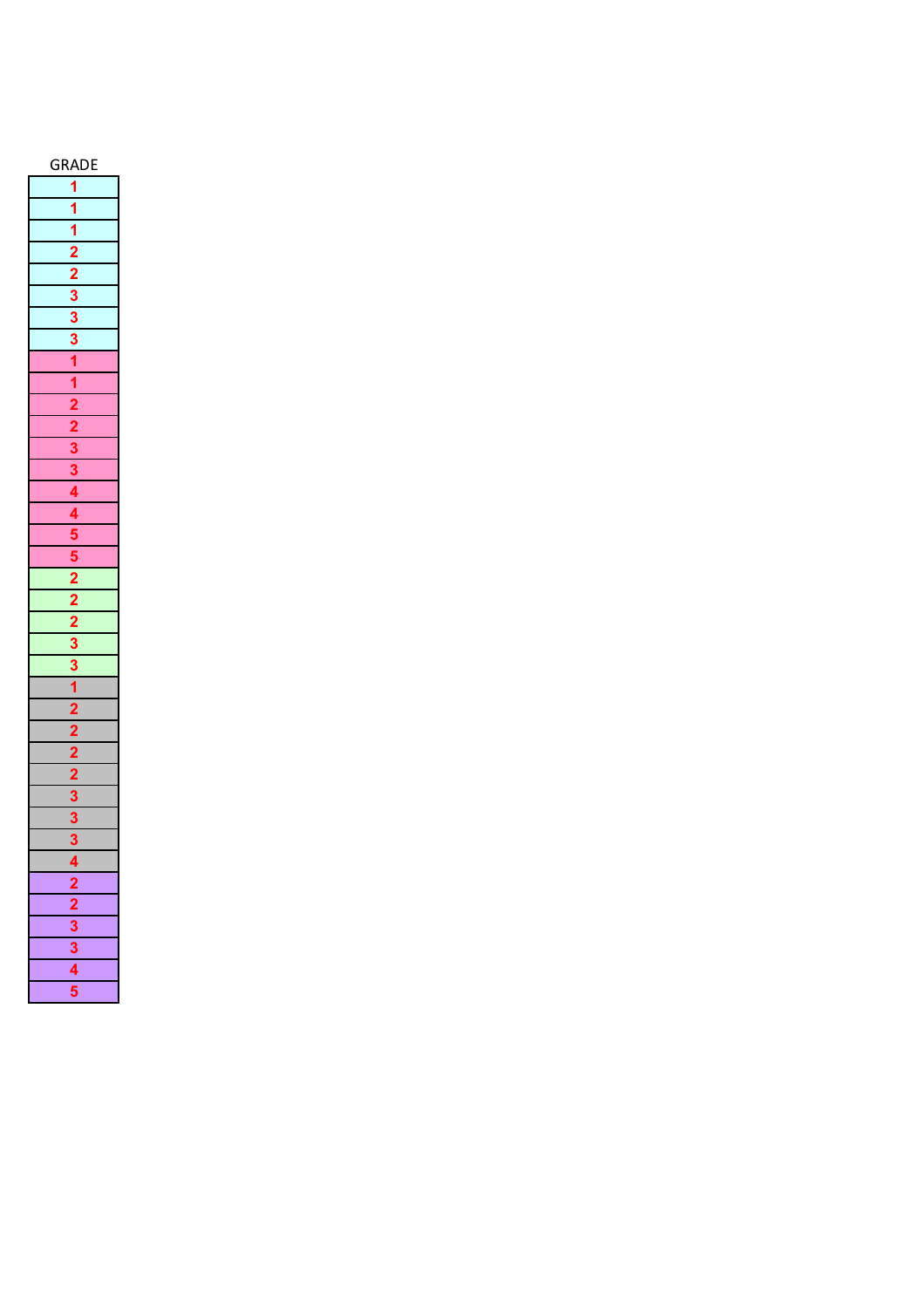## **AQA**

### **8300/3F June 2022**

| <b>CLIP</b>     | <b>TOPIC</b><br><b>TITLE</b>                                   |                 |                         |  |  |  |
|-----------------|----------------------------------------------------------------|-----------------|-------------------------|--|--|--|
| 1               | <b>Place Value</b>                                             | <b>Number</b>   |                         |  |  |  |
| 6a              | Interpreting Real-Life Tables - Time                           | <b>Number</b>   | 1                       |  |  |  |
| 6 <sub>b</sub>  | Interpreting Real-Life Tables - Timetables and Distance Tables | <b>Number</b>   | $\overline{1}$          |  |  |  |
| 22 <sub>b</sub> | <b>Money Questions - Calculator Questions</b>                  | <b>Number</b>   | $\overline{2}$          |  |  |  |
| 28              | <b>Factors, Multiples and Primes</b>                           | <b>Number</b>   | $\overline{2}$          |  |  |  |
| 29              | Introduction to Powers/Indices                                 | <b>Number</b>   | $\overline{\mathbf{2}}$ |  |  |  |
| 79              | <b>Highest Common Factor (HCF)</b>                             | <b>Number</b>   | $\overline{\mathbf{3}}$ |  |  |  |
| 82              | Working with Indices                                           | <b>Number</b>   | $\overline{\mathbf{3}}$ |  |  |  |
| 88              | Change to a Percentage (Calc.)                                 | <b>Number</b>   | $\overline{\mathbf{3}}$ |  |  |  |
| 155             | <b>Error Intervals</b>                                         | <b>Number</b>   | 5                       |  |  |  |
| 33              | Simplifying - Addition and Subtraction                         | Algebra         | $\overline{2}$          |  |  |  |
| 34              | Simplifying - Multiplication                                   | Algebra         | $\overline{2}$          |  |  |  |
| 35              | Simplifying - Division                                         | Algebra         | $\overline{\mathbf{2}}$ |  |  |  |
| 36              | <b>Function Machines</b>                                       | Algebra         | $\overline{2}$          |  |  |  |
| 37              | Generating a Sequence - Term to Term                           | Algebra         | $\overline{2}$          |  |  |  |
| 95              | Substitution                                                   | Algebra         | $\overline{\mathbf{3}}$ |  |  |  |
| 101             | Subject of a Formula using Flowcharts                          | Algebra         | $\overline{\mathbf{3}}$ |  |  |  |
| 102             | Generating a Sequence from the nth Term                        | Algebra         | $\overline{\mathbf{3}}$ |  |  |  |
| 103             | <b>Finding the nth Term</b>                                    | Algebra         | $\overline{\mathbf{3}}$ |  |  |  |
| 104             | <b>Special Sequences</b>                                       | Algebra         | $\overline{\mathbf{3}}$ |  |  |  |
| 136             | <b>Rearranging Simple Formulae</b>                             | Algebra         | $\overline{\mathbf{4}}$ |  |  |  |
| 160             | Roots and Turning Points of Quadratics                         | Algebra         | $\overline{\mathbf{5}}$ |  |  |  |
| 38              | Introduction to Ratio                                          | Ratio           | $\overline{2}$          |  |  |  |
| 39              | <b>Using Ratio for Recipe Questions</b>                        | Ratio           | $\overline{2}$          |  |  |  |
| 41              | <b>Value for Money</b>                                         | Ratio           | $\overline{2}$          |  |  |  |
| 42              | Introduction to Proportion                                     | Ratio           | $\overline{2}$          |  |  |  |
| 105             | <b>Exchanging Money</b>                                        | Ratio           | $\overline{\mathbf{3}}$ |  |  |  |
| 106             | <b>Sharing using Ratio</b>                                     | Ratio           | $\overline{\mathbf{3}}$ |  |  |  |
| 107             | Ratios, Fractions and Graphs                                   | Ratio           | $\overline{\mathbf{3}}$ |  |  |  |
| 108             | Increase/Decrease by a Percentage                              | Ratio           | $\overline{\mathbf{3}}$ |  |  |  |
| 142             | <b>Compound Units</b>                                          | Ratio           | $\overline{\mathbf{4}}$ |  |  |  |
| 143             | <b>Distance-Time Graphs</b>                                    | Ratio           | 4                       |  |  |  |
| 165a            | <b>Ratio Questions - Standard Questions</b>                    | Ratio           | $\overline{5}$          |  |  |  |
| 165b            | Ratio Questions - Questions with Overlap                       | Ratio           | $5\phantom{a}$          |  |  |  |
| 165c            | Ratio Questions - Ratios, Fractions, Equations                 | Ratio           | $5\phantom{.0}$         |  |  |  |
| 9               | <b>Simple Geometric Definitions</b>                            | Geometry        | 1                       |  |  |  |
| 10              | Polygons                                                       | Geometry        | 1                       |  |  |  |
| 11              | <b>Symmetries</b>                                              | <b>Geometry</b> | 1                       |  |  |  |
| 43              | <b>Properties of Solids</b>                                    | Geometry        | $\overline{2}$          |  |  |  |
| 45              | Angles on a Line and at a Point                                | Geometry        | $\overline{2}$          |  |  |  |
| 52              | <b>Perimeters</b>                                              | Geometry        | $\overline{2}$          |  |  |  |
| 53              | Area of a Rectangle                                            | Geometry        | $\overline{2}$          |  |  |  |
| 54              | Area of a Triangle                                             | Geometry        | $\overline{2}$          |  |  |  |
| 55              | Area of a Parallelogram                                        | Geometry        | $\overline{2}$          |  |  |  |
| 56              | Area of a Trapezium                                            | Geometry        | $\overline{2}$          |  |  |  |
| 112             | Metric conversions                                             | Geometry        | $\overline{\mathbf{3}}$ |  |  |  |
| 115             | <b>Volume of a Cuboid</b>                                      | Geometry        | $\overline{\mathbf{3}}$ |  |  |  |
| 116             | <b>Circle Definitions</b>                                      | Geometry        | 3 <sup>1</sup>          |  |  |  |
|                 |                                                                |                 |                         |  |  |  |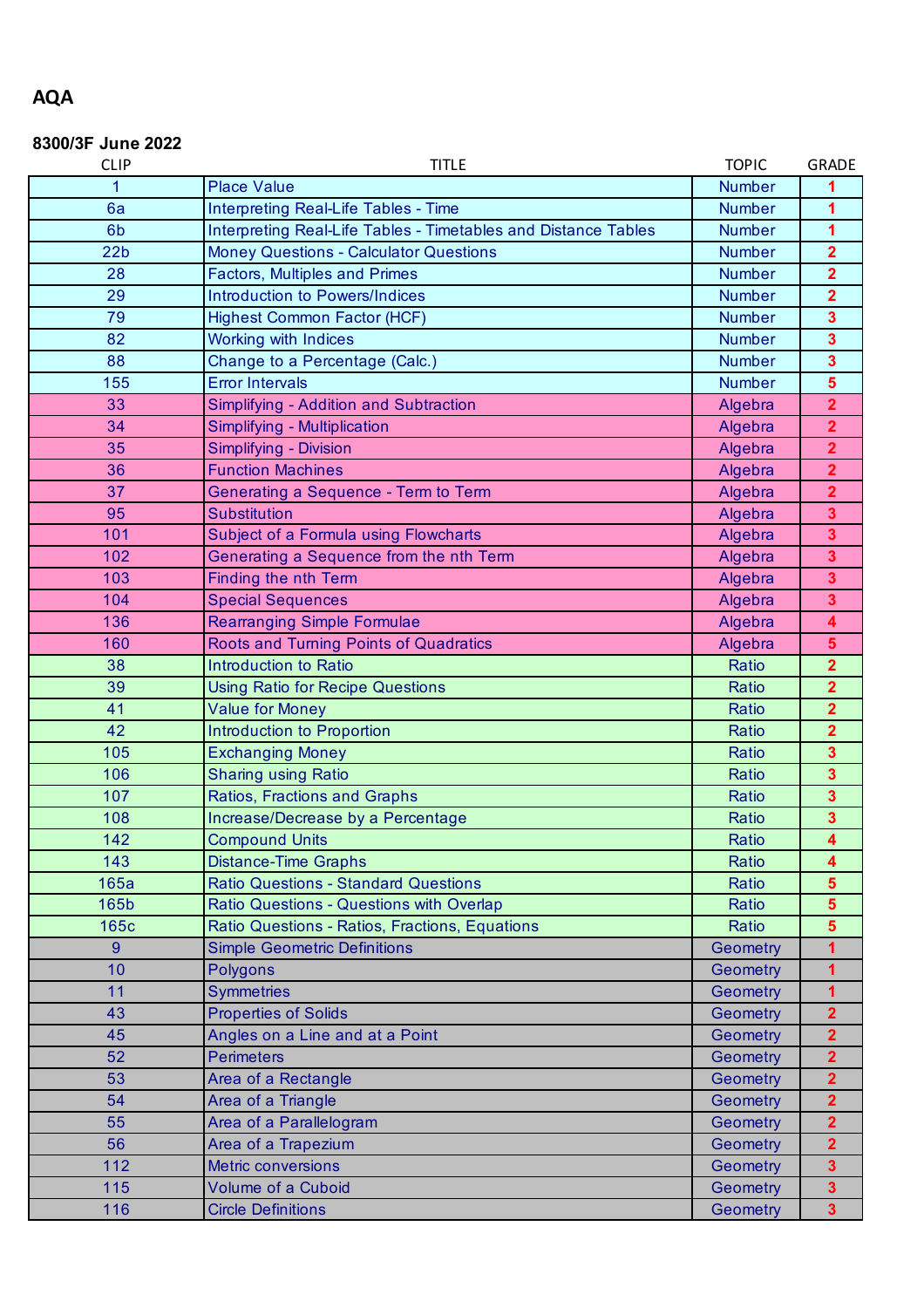| 117             | Area of a Circle                              | Geometry    | 3              |
|-----------------|-----------------------------------------------|-------------|----------------|
| 119             | <b>Volume of a Prism</b>                      | Geometry    | 3              |
| 120             | <b>Angles and Parallel Lines</b>              | Geometry    | 3              |
| 121             | Angles in a Triangle                          | Geometry    | 3              |
| 168             | <b>Trigonometry</b>                           | Geometry    | 5              |
| 169             | <b>Spheres</b>                                | Geometry    | 5              |
| 174             | <b>Introduction to Vectors</b>                | Geometry    | 5              |
| 15 <sub>1</sub> | <b>Tally Charts and Bar Charts</b>            | Probability |                |
| 57              | <b>Frequency Trees</b>                        | Probability | $\overline{2}$ |
| 61              | <b>Two-Way Tables</b>                         | Probability | $\overline{2}$ |
| 62              | Averages and the Range                        | Probability | $\overline{2}$ |
| 64              | <b>Vertical Line Charts</b>                   | Probability | $\overline{2}$ |
| 125             | <b>Experimental Probabilities</b>             | Probability | 3              |
| 130a            | Averages from a table - Basics                | Probability | 3              |
| 130b            | Averages from a table - Estimate for the Mean | Probability | 3              |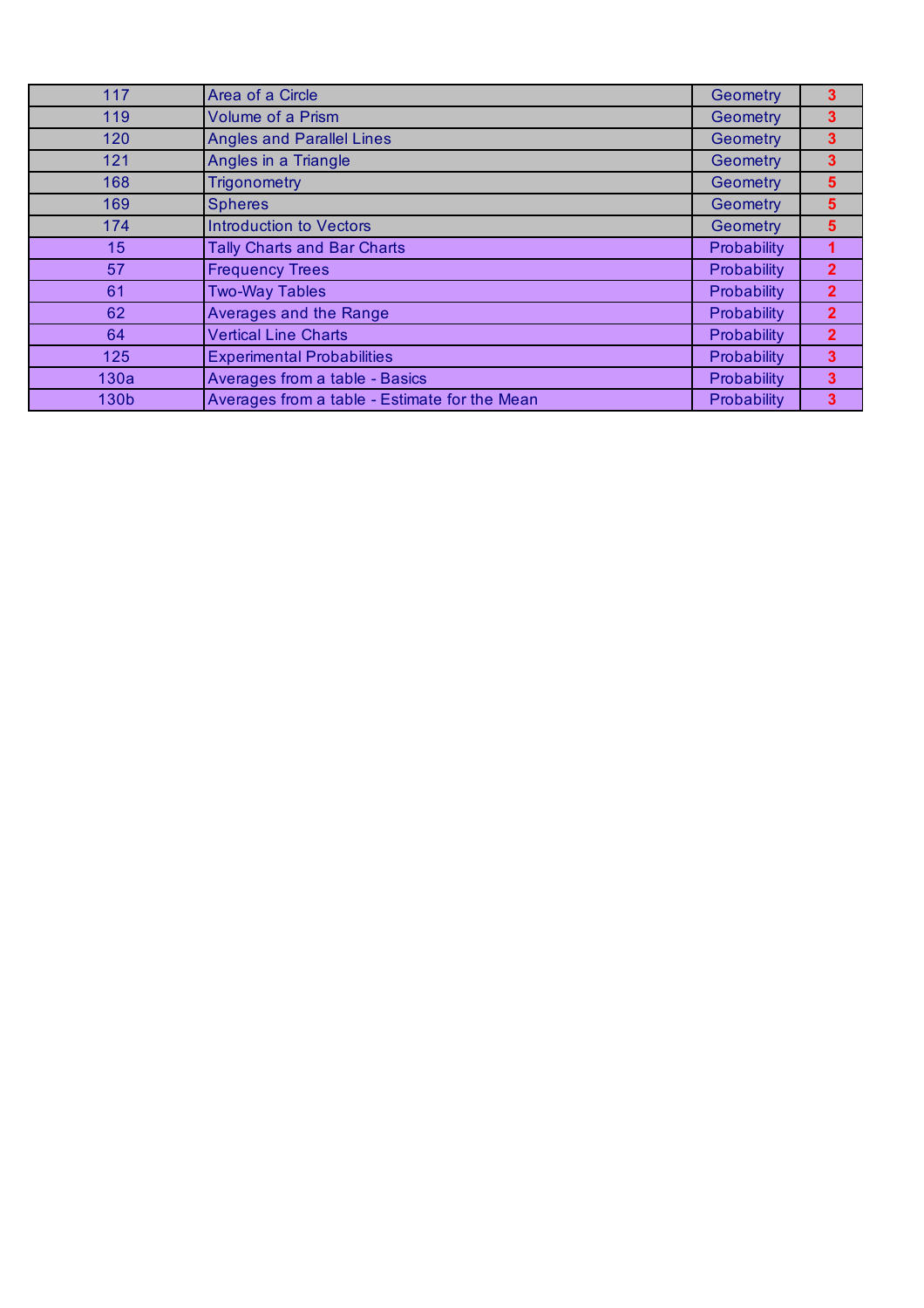## **AQA**

### **Topics for 8300 Foundation Exam June 2022**

| <b>CLIP</b>      | <b>TITLE</b>                                                   | <b>TOPIC</b>  | <b>GRADE</b>            |
|------------------|----------------------------------------------------------------|---------------|-------------------------|
| 1                | <b>Place Value</b>                                             | <b>Number</b> | 1                       |
| 3                | <b>Ordering Decimals</b>                                       | <b>Number</b> | 1                       |
| $\overline{5}$   | <b>Simple Mathematical Notation</b>                            | <b>Number</b> | 1                       |
| 6a               | Interpreting Real-Life Tables - Time                           | <b>Number</b> | 1                       |
| 6b               | Interpreting Real-Life Tables - Timetables and Distance Tables | <b>Number</b> | 1                       |
| 17               | <b>Adding Integers and Decimals</b>                            | <b>Number</b> | $\overline{\mathbf{2}}$ |
| 18               | <b>Subtracting Integers and Decimals</b>                       | <b>Number</b> | $\overline{\mathbf{2}}$ |
| 19               | <b>Multiplying Integers</b>                                    | <b>Number</b> | $\overline{\mathbf{2}}$ |
| 20               | <b>Dividing Integers</b>                                       | <b>Number</b> | $\overline{2}$          |
| 22 <sub>b</sub>  | <b>Money Questions - Calculator Questions</b>                  | <b>Number</b> | $\overline{\mathbf{2}}$ |
| 23               | <b>Negatives in Real Life</b>                                  | <b>Number</b> | $\overline{\mathbf{2}}$ |
| 28               | <b>Factors, Multiples and Primes</b>                           | <b>Number</b> | $\overline{\mathbf{2}}$ |
| 29               | Introduction to Powers/Indices                                 | <b>Number</b> | $\overline{\mathbf{2}}$ |
| 32               | Rounding to Decimal places                                     | <b>Number</b> | $\overline{2}$          |
| 71               | <b>Adding and Subtracting Fractions</b>                        | <b>Number</b> | $\overline{\mathbf{3}}$ |
| 72               | Finding a Fraction of an Amount                                | <b>Number</b> | $\overline{\mathbf{3}}$ |
| 73               | <b>Multiplying Fractions</b>                                   | <b>Number</b> | $\overline{\mathbf{3}}$ |
| 74               | <b>Dividing Fractions</b>                                      | <b>Number</b> | $\overline{\mathbf{3}}$ |
| 75               | <b>BODMAS/BIDMAS</b>                                           | <b>Number</b> | $\overline{\mathbf{3}}$ |
| 79               | <b>Highest Common Factor (HCF)</b>                             | <b>Number</b> | $\overline{\mathbf{3}}$ |
| 81               | <b>Squares, Cubes and Roots</b>                                | <b>Number</b> | $\overline{\mathbf{3}}$ |
| 82               | <b>Working with Indices</b>                                    | <b>Number</b> | $\overline{\mathbf{3}}$ |
| 83               | <b>Standard Form</b>                                           | <b>Number</b> | $\overline{\mathbf{3}}$ |
| 84               | <b>Decimals and Fractions</b>                                  | <b>Number</b> | $\overline{\mathbf{3}}$ |
| 87               | Percentage of an Amount (Non-Calc.)                            | <b>Number</b> | $\overline{\mathbf{3}}$ |
| 88               | Change to a Percentage (Calc.)                                 | <b>Number</b> | $\overline{\mathbf{3}}$ |
| 91               | <b>Estimating Answers</b>                                      | <b>Number</b> | $\overline{\mathbf{3}}$ |
| 155              | <b>Error Intervals</b>                                         | <b>Number</b> | 5                       |
| $\overline{7}$   | <b>Introduction to Algebraic Conventions</b>                   | Algebra       | 1                       |
| $\boldsymbol{8}$ | <b>Coordinates</b>                                             | Algebra       | 1                       |
| 33               | Simplifying - Addition and Subtraction                         | Algebra       | $\overline{2}$          |
| 34               | Simplifying - Multiplication                                   | Algebra       | $\overline{\mathbf{2}}$ |
| 35               | Simplifying - Division                                         | Algebra       | $\overline{\mathbf{2}}$ |
| 36               | <b>Function Machines</b>                                       | Algebra       | $\overline{2}$          |
| 37               | Generating a Sequence - Term to Term                           | Algebra       | $\overline{2}$          |
| 94               | <b>Simple Factorisation</b>                                    | Algebra       | 3                       |
| 95               | <b>Substitution</b>                                            | Algebra       | 3                       |
| 96               | <b>Straight Line Graphs</b>                                    | Algebra       | $\overline{\mathbf{3}}$ |
| 97               | The Gradient of a Line                                         | Algebra       | 3                       |
| 100              | <b>Solving Equations using Flowcharts</b>                      | Algebra       | 3                       |
| 101              | Subject of a Formula using Flowcharts                          | Algebra       | $\overline{\mathbf{3}}$ |
| 102              | Generating a Sequence from the nth Term                        | Algebra       | 3                       |
| 103              | Finding the nth Term                                           | Algebra       | 3                       |
| 104              | <b>Special Sequences</b>                                       | Algebra       | $\overline{\mathbf{3}}$ |
| 133              | Midpoint of a Line on a Graph                                  | Algebra       | 4                       |
| $135a$ or $b$    | <b>Solving Equations</b>                                       | Algebra       | 4                       |
| 136              | Rearranging Simple Formulae                                    | Algebra       | 4                       |
| 137              | <b>Forming Formulae and Equations</b>                          | Algebra       | 4                       |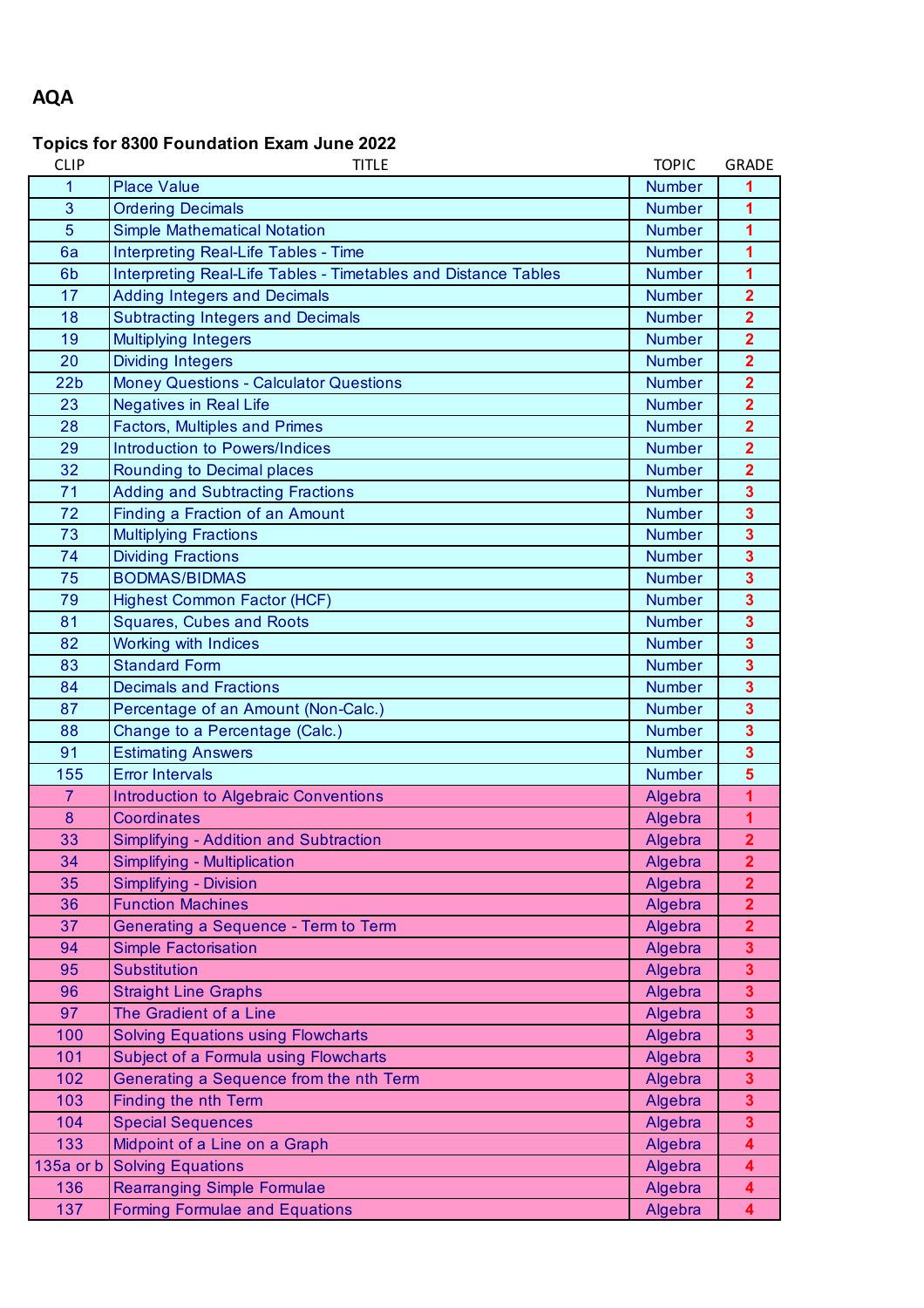| 140       | <b>Simultaneous Equations Graphically</b>                          | Algebra      | 4                       |
|-----------|--------------------------------------------------------------------|--------------|-------------------------|
| 159a      | Finding the Equation of a Straight Line - y=mx+c                   | Algebra      | $\overline{\mathbf{5}}$ |
| 159b      | Finding the Equation of a Straight Line - Gradient and Coordinates | Algebra      | $\overline{\mathbf{5}}$ |
| 160       | Roots and Turning Points of Quadratics                             | Algebra      | $\overline{\mathbf{5}}$ |
| 38        | Introduction to Ratio                                              | Ratio        | $\overline{\mathbf{2}}$ |
| 39        | <b>Using Ratio for Recipe Questions</b>                            | Ratio        | $\overline{\mathbf{2}}$ |
| 40        | <b>Introduction to Percentages</b>                                 | Ratio        | $\overline{\mathbf{2}}$ |
| 41        | <b>Value for Money</b>                                             | Ratio        | $\overline{\mathbf{2}}$ |
| 42        | Introduction to Proportion                                         | Ratio        | $\overline{2}$          |
| 105       | <b>Exchanging Money</b>                                            | Ratio        | $\overline{\mathbf{3}}$ |
| 106       | <b>Sharing using Ratio</b>                                         | Ratio        | $\overline{\mathbf{3}}$ |
| 107       | <b>Ratios, Fractions and Graphs</b>                                | Ratio        | $\overline{\mathbf{3}}$ |
| 108       | Increase/Decrease by a Percentage                                  | Ratio        | $\overline{\mathbf{3}}$ |
| 109       | <b>Percentage Change</b>                                           | Ratio        | $\overline{\mathbf{3}}$ |
| 142       | <b>Compound Units</b>                                              | Ratio        | 4                       |
| 143       | <b>Distance-Time Graphs</b>                                        | <b>Ratio</b> | 4                       |
| 165a      | <b>Ratio Questions - Standard Questions</b>                        | Ratio        | $5\phantom{1}$          |
| 165b      | Ratio Questions - Questions with Overlap                           | Ratio        | $5\phantom{1}$          |
| 165c      | Ratio Questions - Ratios, Fractions, Equations                     | Ratio        | 5                       |
| 9         | <b>Simple Geometric Definitions</b>                                | Geometry     | 1                       |
| 10        | <b>Polygons</b>                                                    | Geometry     | 1                       |
| 11        | <b>Symmetries</b>                                                  | Geometry     | 1                       |
| 43        | <b>Properties of Solids</b>                                        | Geometry     | $\overline{2}$          |
| 45        | Angles on a Line and at a Point                                    | Geometry     | $\overline{\mathbf{2}}$ |
| 50        | <b>Translations</b>                                                | Geometry     | $\overline{2}$          |
| 52        | <b>Perimeters</b>                                                  | Geometry     | $\overline{\mathbf{2}}$ |
| 53        | Area of a Rectangle                                                | Geometry     | $\overline{\mathbf{2}}$ |
| 54        | Area of a Triangle                                                 | Geometry     | $\overline{2}$          |
| 55        | Area of a Parallelogram                                            | Geometry     | $\overline{2}$          |
| 56        | Area of a Trapezium                                                | Geometry     | $\overline{2}$          |
| 112       | <b>Metric conversions</b>                                          | Geometry     | 3                       |
| 115       | Volume of a Cuboid                                                 | Geometry     | $\overline{\mathbf{3}}$ |
| 116       | <b>Circle Definitions</b>                                          | Geometry     | 3                       |
| 116       | <b>Circle Definitions</b>                                          | Geometry     | 3                       |
| 117       | Area of a Circle                                                   | Geometry     | $\overline{\mathbf{3}}$ |
| 119       | Volume of a Prism                                                  | Geometry     | 3                       |
| 120       | <b>Angles and Parallel Lines</b>                                   | Geometry     | $\overline{\mathbf{3}}$ |
| 121       | Angles in a Triangle                                               | Geometry     | $\overline{\mathbf{3}}$ |
| 146       | Loci                                                               | Geometry     | 4                       |
| 150a or b | <b>Pythagoras' Theorem</b>                                         | Geometry     | 4                       |
| 167       | Sectors of a Circle                                                | Geometry     | $\overline{\mathbf{5}}$ |
| 168       | <b>Trigonometry</b>                                                | Geometry     | 5                       |
| 169       | <b>Spheres</b>                                                     | Geometry     | $5\phantom{1}$          |
| 174       | <b>Introduction to Vectors</b>                                     | Geometry     | $\overline{\mathbf{5}}$ |
| 15        | <b>Tally Charts and Bar Charts</b>                                 | Probability  | 1                       |
| 57        | <b>Frequency Trees</b>                                             | Probability  | $\overline{2}$          |
| 59        | <b>Calculating Probabilities</b>                                   | Probability  | $\overline{2}$          |
| 61        | <b>Two-Way Tables</b>                                              | Probability  | $\overline{2}$          |
| 62        | Averages and the Range                                             | Probability  | $\overline{2}$          |
| 64        | <b>Vertical Line Charts</b>                                        | Probability  | $\overline{2}$          |
| 125       | <b>Experimental Probabilities</b>                                  | Probability  | 3                       |
| 127       | Venn Diagrams - Notation                                           | Probability  | $\overline{\mathbf{3}}$ |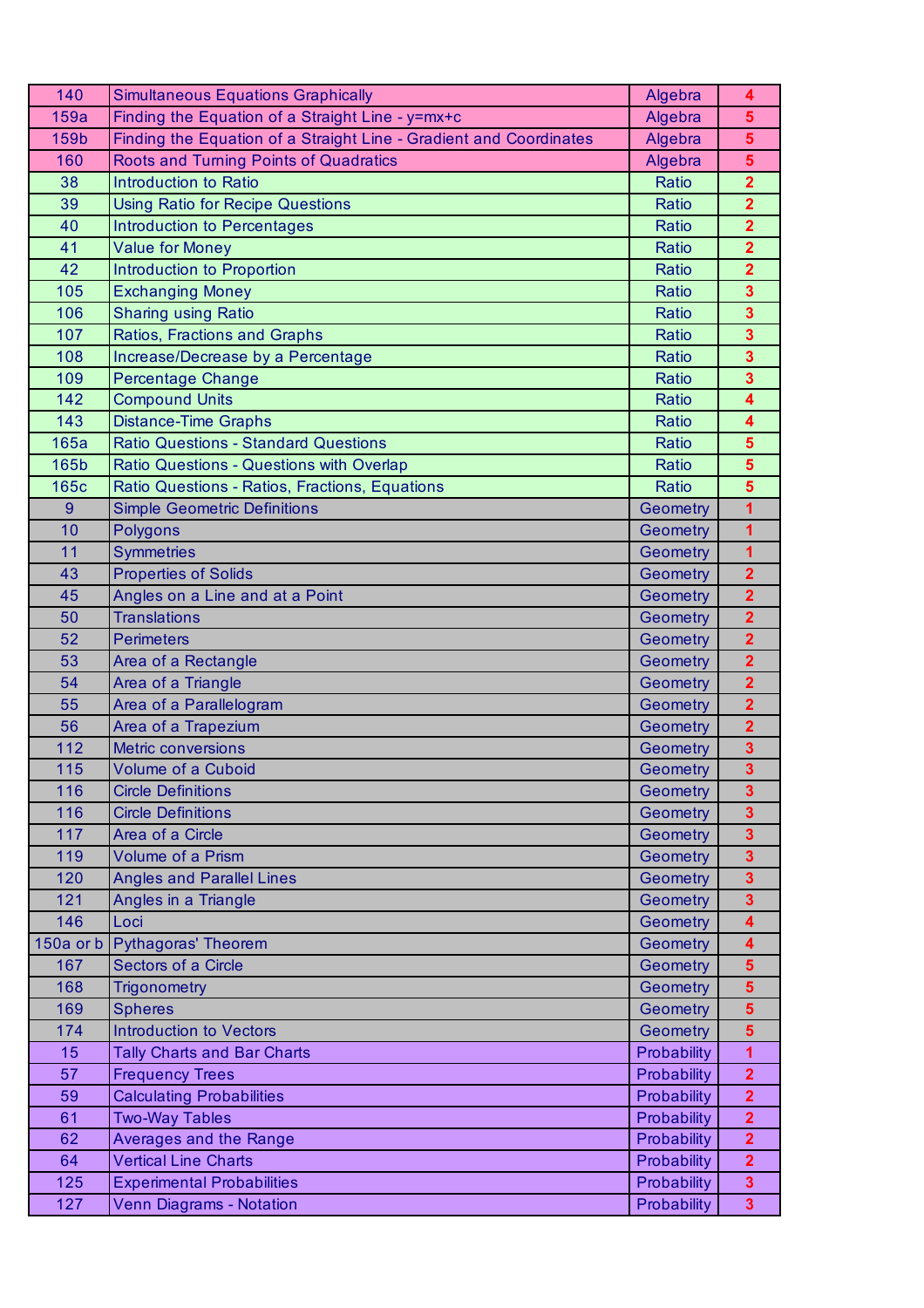| 128a | Representing Data - Pie Charts                | Probability | 3 |
|------|-----------------------------------------------|-------------|---|
| 129  | <b>Scatter Diagrams</b>                       | Probability | 3 |
| 130a | Averages from a table - Basics                | Probability | 3 |
| 130b | Averages from a table - Estimate for the Mean | Probability | 3 |
| 151  | Simple Tree Diagrams                          | Probability |   |
| 175  | <b>Harder Tree Diagrams</b>                   | Probability |   |